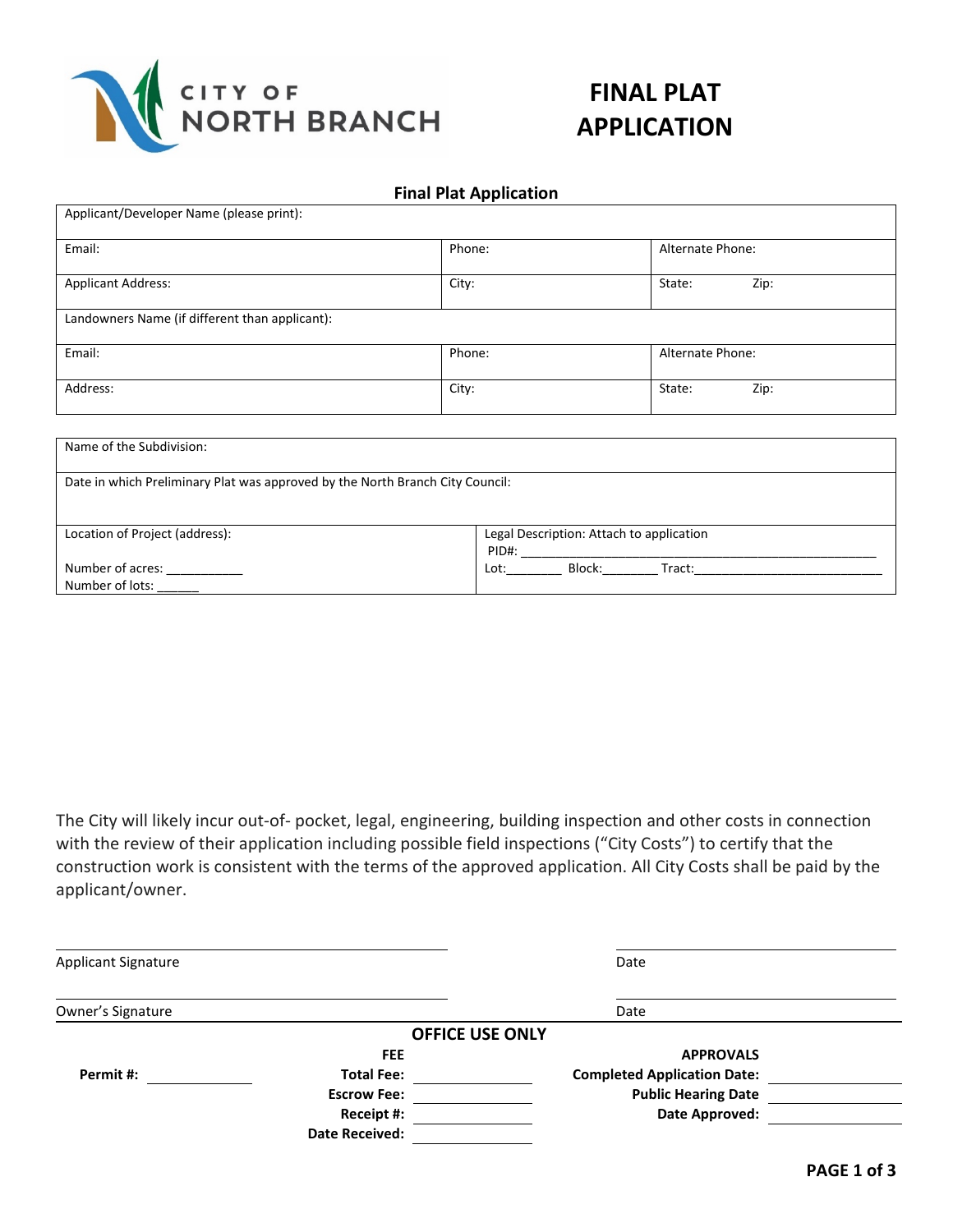## **FINAL PLAT APPLICATION**

### **AFFIRMATION OF SUFFICIENT INTEREST**

I hereby affirm that I am the fee title owner of the below described property or that I have written authorization from the owner to pursue the described action.

| Name of Applicant:                         |        |       |      |
|--------------------------------------------|--------|-------|------|
| Address of Applicant:                      |        |       |      |
| City:                                      | State: |       | Zip: |
| <b>Street Address of Subject Property:</b> |        |       |      |
| Legal Description of Subject Property:     |        |       |      |
|                                            |        |       |      |
|                                            |        |       |      |
| Signature:                                 |        | Date: |      |

If you are not the fee owner, attach another copy of this form which has been completed by the fee owner or a copy of your authorization to pursue this action.

If a corporation is fee title holder, attach a copy of the resolution of the Board of Directors authorizing this action.

If a joint venture or partnership is the fee owner, attach a copy of agreement authorizing this action on behalf of the joint venture or partnership.

*This affirmation is not submitted in lieu of sufficient title evidence. You will be required to submit a title option, certificate of title, or title insurance policy showing your interest in the property prior to final action by the City Council.*